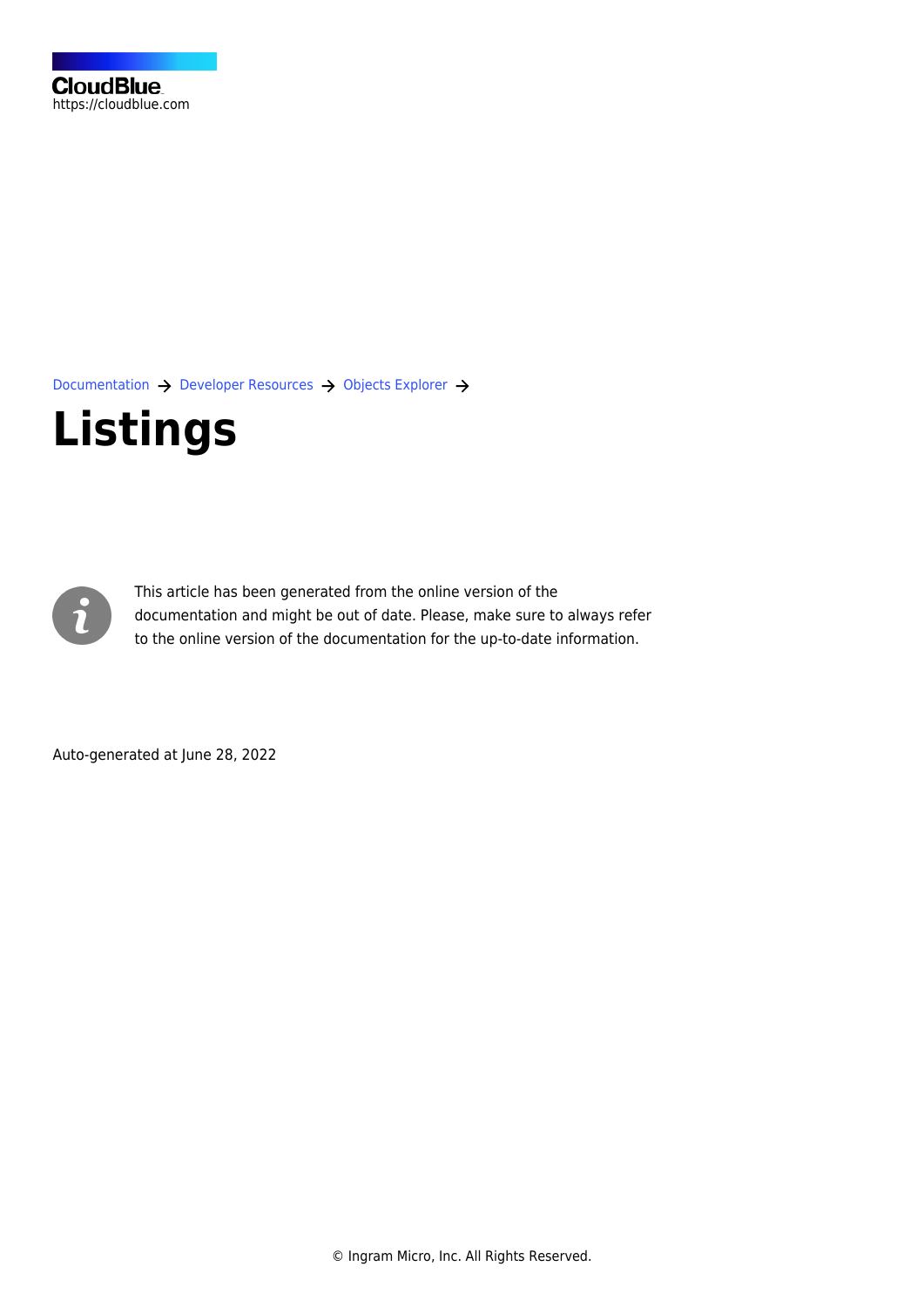## **CloudBlue**

## **Overview**

Once Vendors decide to list their product to their selected marketplace, the system automatically generates a Listing object that includes the defined product, selected distributor, marketplace, specified price list and offer. Listing objects are used to indicate whether a defined product is available for sale within the specified marketplace.

Listing objects are managed via Listing Requests. Namely, these requests are used to list the specified product to the required marketplace, update the listing information, or remove the product from this marketplace. Therefore, Vendors generate a listing request in case it is required to create, update or delete listings. Distributors or Resellers can approve or reject listing request and consequently manage listing objects on the Connect platform.

## **Additional Information**

Please refer to the [Listings Management moduke](https://connect.cloudblue.com/community/modules/listings/) documentation for more information.

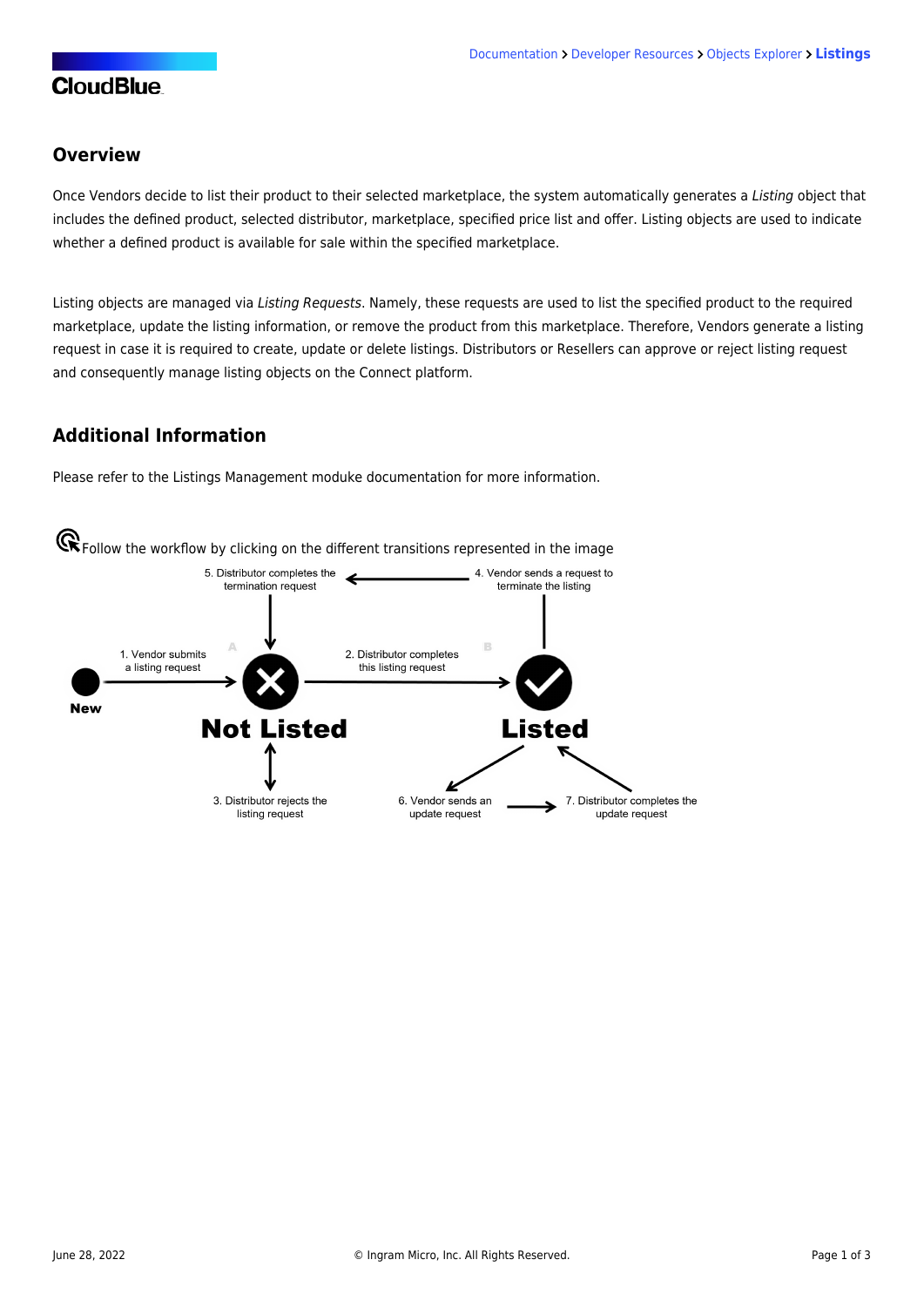**CloudBlue**